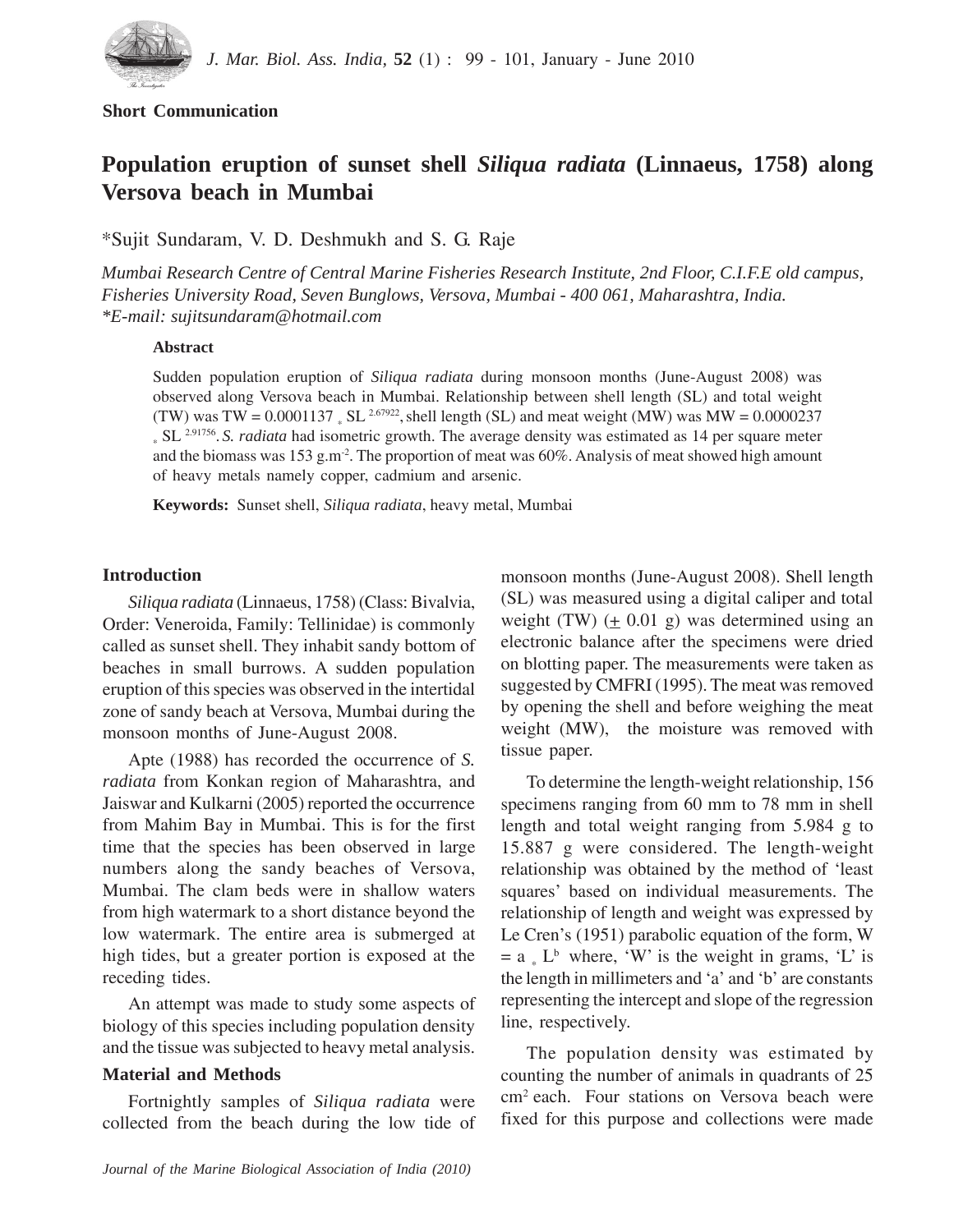fortnightly, during low tide. Two quadrants from each station were selected during every field trip and the animals were dug out of their burrows by means of a knife. The numbers of clams collected from each quadrant were averaged to estimate the animal density.

The tissue from twelve animals was removed carefully without contact with metallic objects and cleaned with sterile distilled water. The tissues were digested following modified wet digestion technique  $(ASTM, 1998)$ . Five ml of  $HNO<sub>3</sub>$  and 1 ml of  $HCL$ were added to 0.5 g of tissue and digestion was carried out in a closed system. Heavy metals, namely arsenic (As), copper (Cu) and cadmium (Cd) were analysed using an atomic absorption spectrometer with an air-acetylene flame under recommended operating conditions (Anon, 1968).

### **Results and Discussion**

Relationship between shell length (SL) and total weight (TW), and shell length (SL) and meat weight (MW) showed exponential relationship. Therefore the values of length and weight were transformed into log to linearise the equation. The relationships are expressed as

| $TW = 0.0001137 * SL^{2.67922}$          | $(r^2 = 0.78471)$ |
|------------------------------------------|-------------------|
| $MW = 0.0000237$ , SL <sup>2.91756</sup> | $(r^2 = 0.68947)$ |

The density of animals ranged from 9 to 21 per square meter and the average density was calculated as 14 per square meter and the biomass was estimated at 153 g.m-2.

These clams showed isometric growth. A curvilinear relationship was obtained when the total weight of the specimens was plotted against the total length of the shell. This indicates that like other animals, in these molluscs too, the rate of growth by weight is faster than their length (Le Cren, 1951).

According to Apte (1998) the maximum length of the species is 50 mm but in the present study specimens as large as 78 mm were recorded. The bivalves were exploited maximum during full moon and new moon days when the tide was extremely low and a large intertidal area was exposed. The animals came to the surface during the monsoon months probably because of heavy rains leading to reduction in salinity. Apte (1988) and Jaiswar and Kulkarni (2005) have mentioned the occurrence of *S. radiata* as not so common from Maharashtra and particularly from Mumbai there seems to be no reports. This species was never observed in such large numbers along the coast of Mumbai for the last 15 years (personal observation). Hence the abundance of these animals may be due to sudden favorable conditions, which could have lead to their population eruption (as much as 21 per square meter). After monsoon the number of shells on the beach reduced drastically, showing a short term phenomenon of population abundance.

A number of attributes of bivalves have led to their use as 'monitors', 'sentinels' or 'indicators' of environmental stress (Widdows and Donkin, 1992; Smaal and Widdows, 1994). The heavy metal values per g of meat weight for arsenic ranged from 0.570 to 0.884 ppm (mean:  $0.728 \pm 0.11$  ppm), copper from 35.900 to 47.740 ppm (mean:  $41.809 \pm 3.90$ ppm) and cadmium from 4.676 to 6.068 ppm (mean:  $5.310 \pm 0.42$  ppm). The arsenic levels in the tissue of *S. radiata* were below WHO permissible limit level of 4 ppm while copper was above permissible limit of 30 ppm (Fig. 1). Cadmium concentrations were much higher than the permissible limit of 2 ppm. The higher levels may be attributed to the sewage sludge outfall from the area. Since large quantity of *S. radiata* was easily available from the sandy beach, some fishers sold them in local markets, as the bivalve has high proportion of meat (60%), unlike clams and mussels. There was very good demand for these bivalves initially and fetched good



Fig. 1. Heavy metal concentration in the tissue of *Siliqua radiata* in comparison with WHO suggested maximum limits